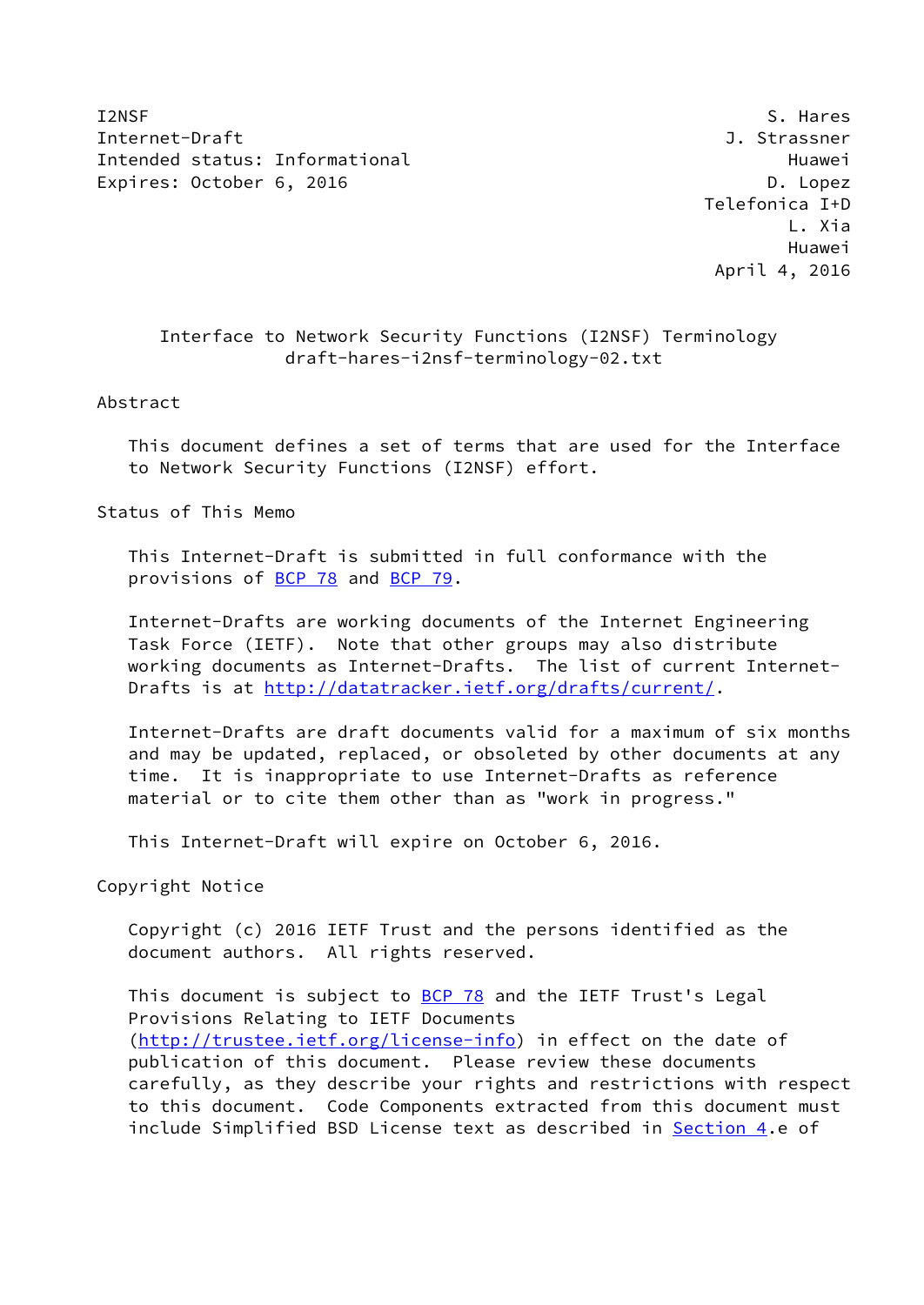<span id="page-1-1"></span>

| Internet-Draft | I2NSF Terminology | April 2016 |
|----------------|-------------------|------------|
|----------------|-------------------|------------|

 the Trust Legal Provisions and are provided without warranty as described in the Simplified BSD License.

Table of Contents

|  | 5.1. Normative References 9   |  |
|--|-------------------------------|--|
|  | 5.2. Informative References 9 |  |
|  |                               |  |

## <span id="page-1-0"></span>[1](#page-1-0). Introduction

 This document defines the terminology for the Interface to Network Security Functions(I2NSF) effort. This section provides some background on I2NSF; a detailed problem statement can be found in [\[I-D.ietf-i2nsf-problem-and-use-cases](#page-9-6)]

 Enterprises are now considering using network security functions (NSFs) hosted by service providers due to the growing challenges and complexity in maintaining an up to date secure infrastructure that complies with regulatory requirements, while controlling costs. The hosted security service is especially attractive to small and medium size enterprises who suffer from a lack of security experts to continuously monitor, acquire new skills and propose immediate mitigations to ever increasing sets of security attacks. Small and medium-sized businesses (SMBs) are increasingly adopting cloud-based security services to replace on-premises security tools, while larger enterprises are deploying a mix of traditional (hosted) and cloud based security services.

 To meet the demand, more and more service providers are providing hosted security solutions to deliver cost-effective managed security services to enterprise customers. The hosted security services are primarily targeted at enterprises, but could also be provided to any kind of mass-market customers as well. NSFs are provided and consumed in increasingly diverse environments. Users of NSFs may consume network security services hosted by one or more providers, which may be their own enterprise, service providers, or a combination of both.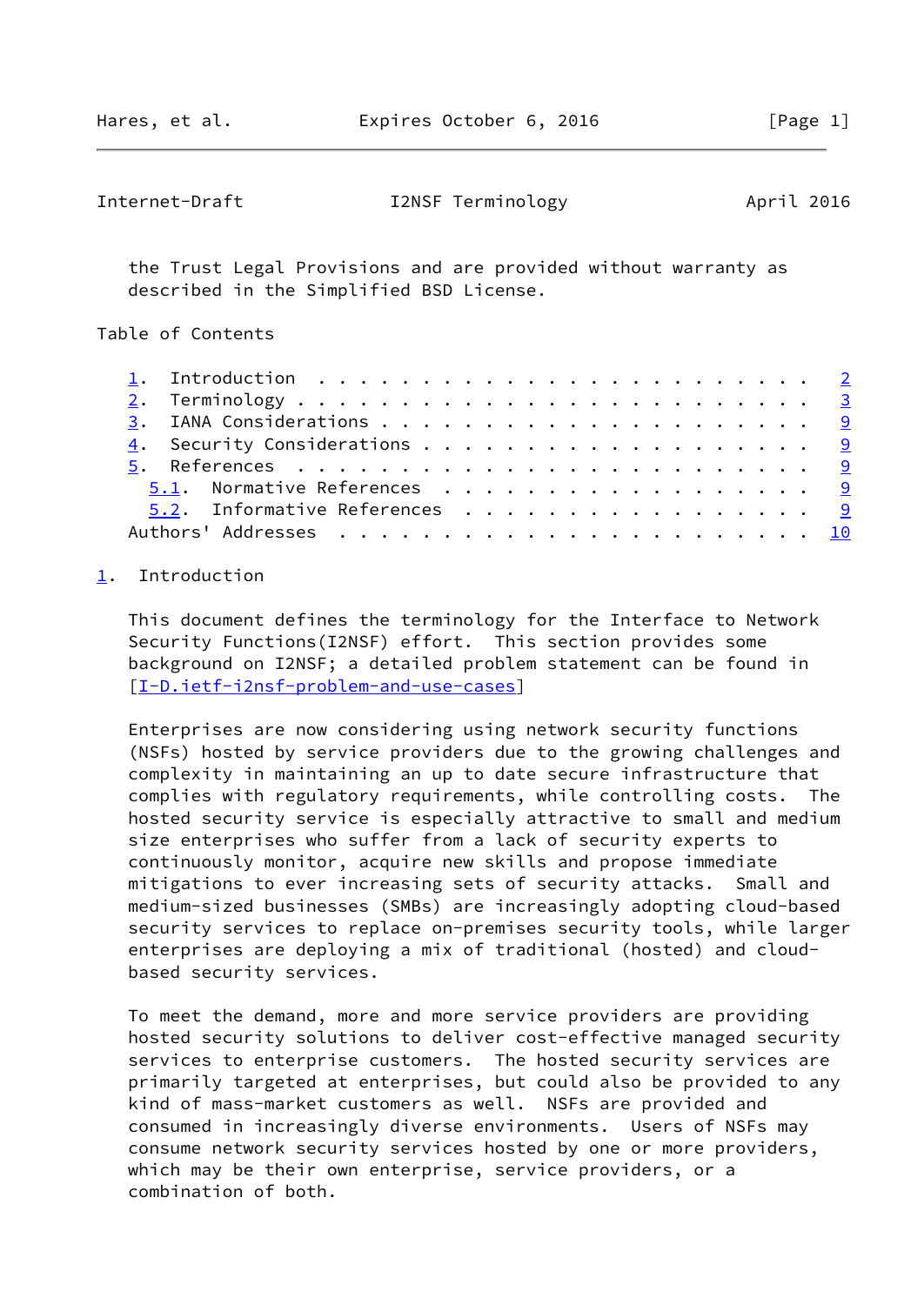It is out of scope in this document to define an exhaustive list of terms that are used in the security field; the reader is referred to other applicable documents, such as [\[RFC4949](https://datatracker.ietf.org/doc/pdf/rfc4949)].

| Hares, et al. | Expires October 6, 2016 | [Page 2] |
|---------------|-------------------------|----------|
|               |                         |          |

<span id="page-2-1"></span>

| Internet-Draft | I2NSF Terminology | April 2016 |
|----------------|-------------------|------------|
|----------------|-------------------|------------|

- <span id="page-2-0"></span>[2](#page-2-0). Terminology
	- AAA: Authentication, Authorization, and Accounting. See individual definitions.
	- Abstraction: The definition of the salient characteristics and behavior of an object that distinguish it from all other types of objects. It manages complexity by exposing common properties between objects and processes while hiding detail that is not relevant.
	- Access Control: Protection of system resources against unauthorized access; a process by which use of system resources is regulated according to a security policy, and is permitted by only authorized entities (users, programs, processes, or other systems) according to that policy [\[RFC4949](https://datatracker.ietf.org/doc/pdf/rfc4949)].
	- Accounting: The act of collecting information on resource usage for the purpose of trend analysis, auditing, billing, or cost allocation ([\[RFC2975](https://datatracker.ietf.org/doc/pdf/rfc2975)] [\[RFC3539](https://datatracker.ietf.org/doc/pdf/rfc3539)]
	- ACL (Acess Control List): This is a mechanism that implements access control for a system resource by enumerating the system entities that are permitted to access the resource and stating, either implicitly or explicitly, the access modes granted to each entity [[RFC4949](https://datatracker.ietf.org/doc/pdf/rfc4949)].
	- Action: Defines what is to be done when a set of conditions are met (See I2NSF Action). (from [[I-D.strassner-supa-generic-policy-info-model\]](#page-9-7))
	- Authentication: The act of verifying a claimed identity, in the form of a pre-existing label from a mutually known name space, as the originator of a message (message authentication) or as the end-point of a channel (entity authentication) [[RFC3539](https://datatracker.ietf.org/doc/pdf/rfc3539)].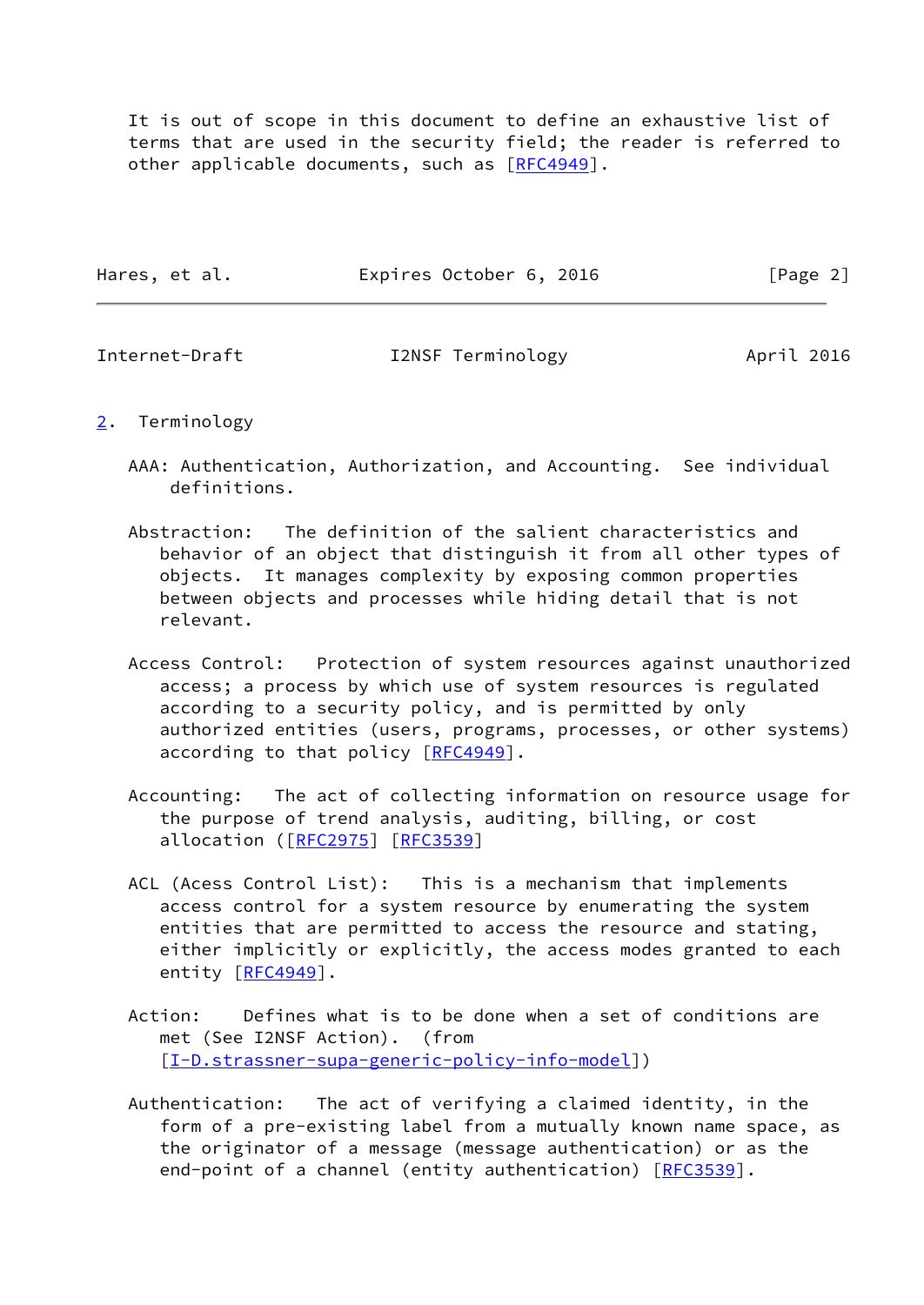- Authorization: The act of determining if a particular right, such as access to some resource, can be granted to the presenter of a particular credential [\[RFC3539](https://datatracker.ietf.org/doc/pdf/rfc3539)].
- B2B: Business-to-Business.
- Bespoke: Something made to fit a particular person, customer, or company.
- Bespoke security management: Security management systems that are make to fit a particular customer.

| Hares, et al. | Expires October 6, 2016 | [Page 3] |
|---------------|-------------------------|----------|
|---------------|-------------------------|----------|

Internet-Draft I2NSF Terminology April 2016

- Boolean Clause: A logical statement that evaluates to either TRUE or FALSE. Also called Boolean Expression.
- Capability: Defines a set of features that are available from a managed entity (see also I2NSF Capability).
- Capability Layer: Defines an abstraction layer that exposes a set of capabilities of the I2NSF system.
- Condition: A set of attributes, features, and/or values that are to be compared with a set of known attributes, features, and/or values in order to make a decision. A Condition, when used in the context of a Policy Rule, is used to determine whether or not the set of Actions in that Policy Rule can be executed or not. Examples of an I2NSF Condition include matching attributes of a packet or flow, and comparing the internal state of a NSF to a desired state. [[I-D.strassner-supa-generic-policy-info-model\]](#page-9-7)
- Constraint: A constraint is a limitation or restriction. Constraints may be associated with any type of object (e.g., events, conditions, and actions in Policy Rules).
- Constraint Programming: A type of programming that uses constraints to define relations between variables in order to find a feasible (and not necessarily optimal) solution.
- Context: The Context of an Entity is a collection of measured and/ or inferred knowledge that describe the state and the environment in which an Entity exists or has existed. (from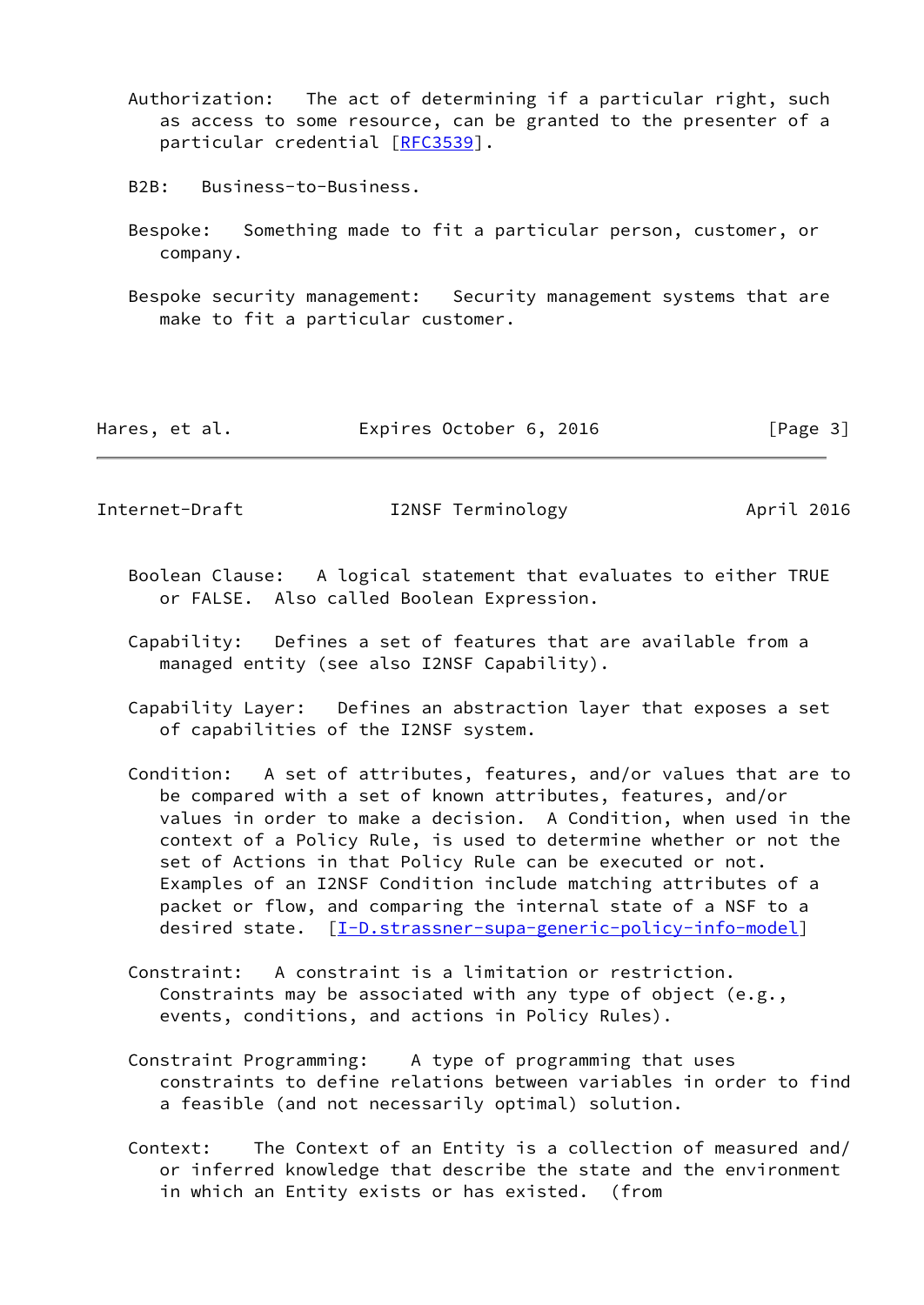[http://www.ietf.org/mail-archive/web/i2nsf/current/msg00762.html\)](http://www.ietf.org/mail-archive/web/i2nsf/current/msg00762.html)

- Controller: TBD [Editorial: The definition is lacking content ("used interchangeably with Service Provider Security Controller or management system throughout this document") and overloaded the two terms should be split into two separate definitions in documents.]
- Customer: A business role of an entity that is involved in the definition and/or consumption of services, and the possible negotiation of a contract to use services from a Provider.
- DC: Data Center
- Data Model: A representation of concepts of interest to an environment in a form that is dependent on data repository, data definition language, query language, implementation language, and protocol (typically one or more of these ) [[I-D.strassner-supa-generic-policy-info-model\]](#page-9-7).

| Hares, et al. | Expires October 6, 2016 | [Page 4] |
|---------------|-------------------------|----------|
|               |                         |          |

Internet-Draft I2NSF Terminology April 2016

 Event: An important occurrence in time of a change in the system being managed, and/or in the environment of the system being managed. Examples of an I2NSF Event include time and user actions (e.g. logon, logoff, and actions that violate an ACL). An Event, when used in the context of a Policy Rule, is used to determine whether the condition clause of an imperative Policy Rule can be evaluated or not [\[I-D.strassner-supa-generic-policy-info-model](#page-9-7)].

ECA: Event - Condition - Action policy (a type of Policy Rule).

- Firewall (FW): A function that restricts data communication traffic to and from one of the connected networks (the one said to be 'inside' the firewall), and thus protects that network's system resources against threats from the other network (the one that is said to be 'outside' the firewall) [[RFC4949](https://datatracker.ietf.org/doc/pdf/rfc4949)]. [[I-D.ietf-opsawg-firewalls\]](#page-9-8)
- Flow-based NSF: A NSF that inspects network flows according to a set of policies intended for enforcing security properties. Flow based security also means that packets are inspected in the order they are received, and without modification to the packet due to the inspection process.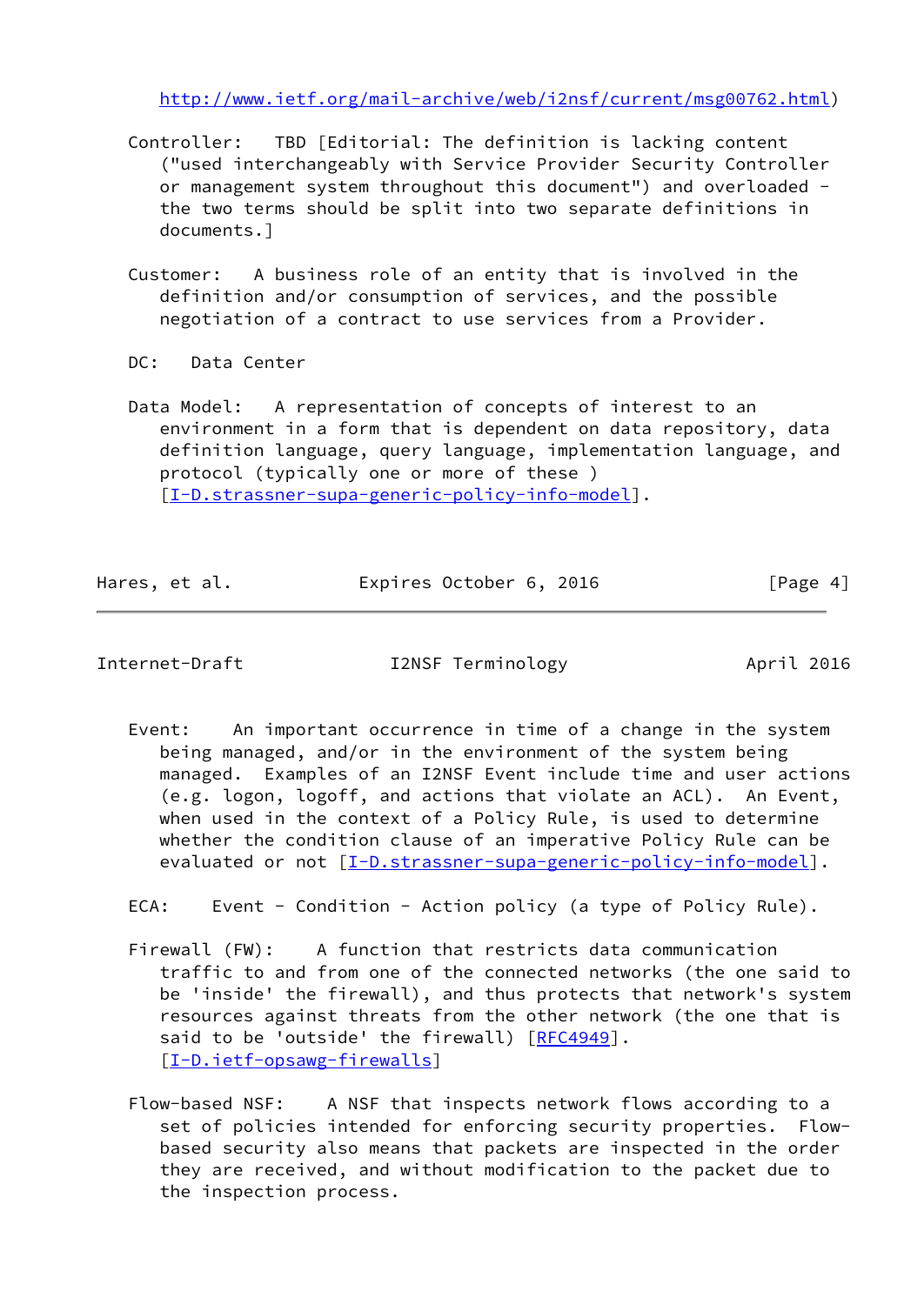I2NSF Action: An I2NSF Action is a special type of Action that is used to control and monitor aspects of flow-based Network Security Functions. Examples of I2NSF Actions include providing intrusion detection and/or protection, web and flow filtering, and deep packet inspection for packets and flows. An I2NSF Action, when used in the context of a I2NSF Policy Rule, may be executed when both the event and the condition clauses of its owning I2NSF Policy Rule evaluate to true. The execution of this action may be influenced by applicable metadata

[[I-D.strassner-supa-generic-policy-info-model\]](#page-9-7).

- I2NSF Agent: A software component in a device that implements an NSF. It receives provisioning information and requests for operational data (e.g., monitoring data) from an I2NSF client. It is also responsible for enforcing the policies that it receives from an I2NSF client.
- I2NSF Capability: A set of features that are available from an NSF server.
- I2NSF client: A software component that uses the I2NSF framework to read, write, and/or change provisioning and operational aspects of the NSFs that it attaches to.

| Hares, et al. | Expires October 6, 2016 | [Page 5] |
|---------------|-------------------------|----------|
|               |                         |          |

Internet-Draft I2NSF Terminology April 2016

- I2NSF Management System: I2NSF clients operate within a network management system, which serves as a collection and distribution point for I2NSF security provisioning and filters data.
- I2NSF Policy: A set of rules that are used to manage and control the changing or maintaining of the state of an NSF instance.
- I2NSF Policy Rule: A policy rule that is adapted for I2NSF usage. The I2NSF Policy Rule is assumed to be in ECA form (i.e., an imperative structure). Other types of programming paradigms (e.g., declarative and functional) are currently out of scope. An example of an I2NSF Policy Rule is, in pseudo-code:

IF <event-clause> is TRUE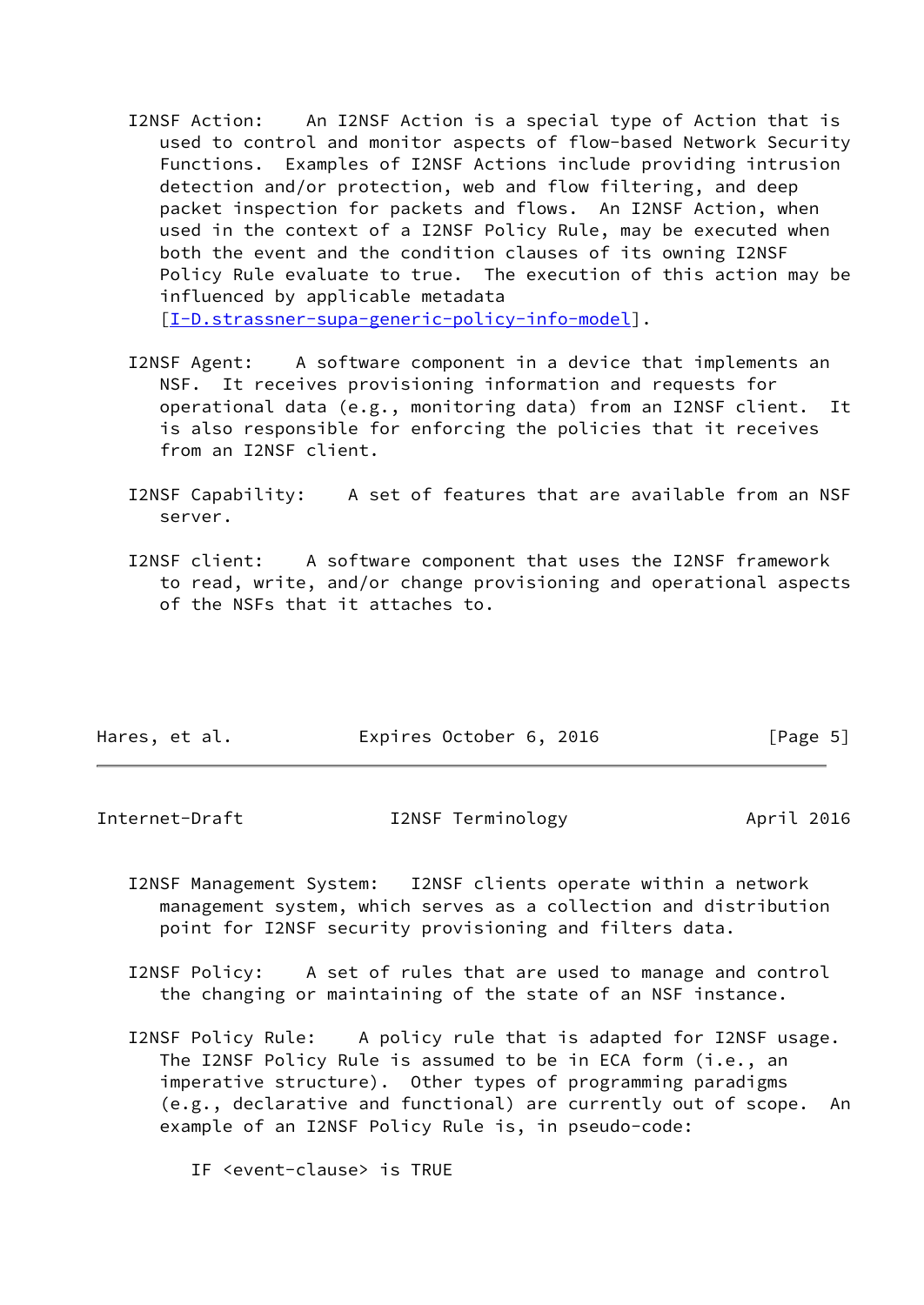IF <condition-clause> is TRUE

THEN execute <action-clause>

END-IF

END-IF

 In the above example, the Event, Condition, and Action portions of a Policy Rule are all \*\*Boolean Clauses\*\*.

- I2NSF Registry: A registry that contains I2NSF capability information, which can be controlled by the I2NSF Management System.
- IDS: Intrusion Detection System (see below).
- IPS: Intrusion Protection System (see below).
- Information Model: Is a representation of concepts of interest to an environment in a form that is independent of data repository, data definition language, query language, implementation language, and protocol  $[I-D.strassner-supa-generation-policy-info-model]$ .
- Interface: A set of operations one object knows it can invoke on, and expose to, another object. It is a subset of all operations that a given object implements. The same object may have multiple types of interfaces to serve different purposes. An example of multiple interfaces can be seen by considering the interfaces include a firewall uses; these include:
	- \* multiple interfaces for data packets to traverse through,

| Hares, et al. | Expires October 6, 2016 | [Page 6] |
|---------------|-------------------------|----------|
|               |                         |          |

Internet-Draft **I2NSF Terminology** April 2016

 \* an interface for a controller to impose policy,or retrieve the results of execution of a policy rule.

 Intrusion Detection System (IDS): A system that detects network intrusions via a variety of filters, monitors, and/or probes. An IDS may be stateful or stateless.

Intrusion Protection System (IPS): A system that protects against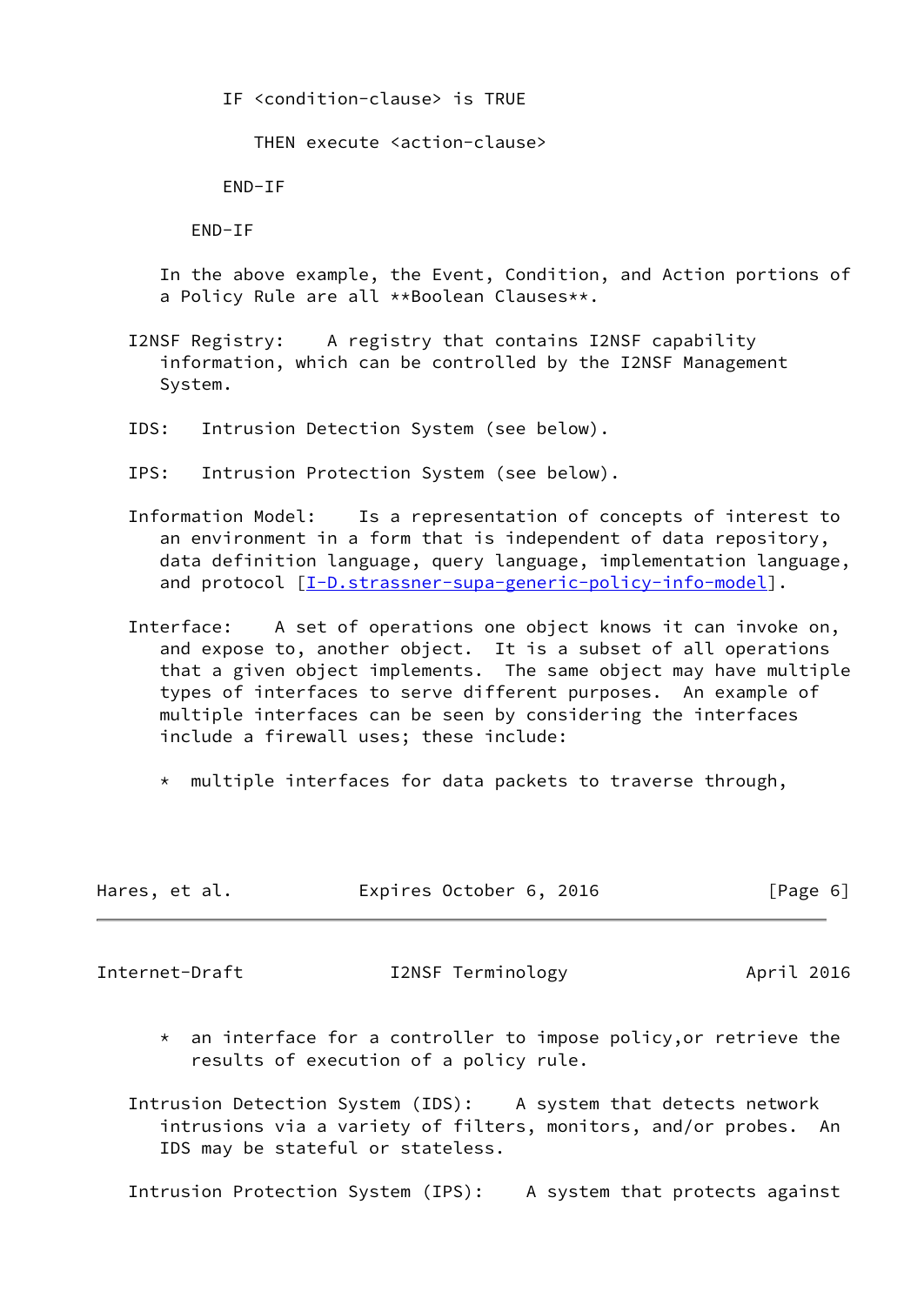network intrusions. An IPS may be stateful or stateless.

- Metadata: Data that provides information about other data. Examples include IETF network management protocols (e.g. NETCONF, RESTCONF, IPFix) or IETF routing interfaces (I2RS). The I2NSF security interface may utilize Metadata to describe and/or prescribe characteristics and behavior of the YANG data models.
- Middlebox: Any intermediary device performing functions other than the normal, standard functions of an IP router on the datagram path between a source host and destination host  $[REC3234]$ .
- Network Security Function (NSF): Software that provides a set of security-related services. Examples include detecting unwanted activity and blocking or mitigating the effect of such unwanted activity in order to fulfil service requirements. The NSF can also help in supporting communication stream integrity and confidentiality.
- OCL (Object Constraint Language): A constraint programming language that is used to specify constraints (e.g., in UML) (from [http://www.ietf.org/mail-archive/web/i2nsf/current/msg00762.html\)](http://www.ietf.org/mail-archive/web/i2nsf/current/msg00762.html)
- Policy Rule: A set of rules that are used to manage and control the changing or maintaining of the state of one or more managed objects. Often this is shorterned to Rule or Policy (see I2NSF policy rule) [\[I-D.strassner-supa-generic-policy-info-model](#page-9-7)].
- Profile: A structured representation of information that characterizes the capabilities of an object, typically in a specific context. This may be used to simplify how this object interacts with other objects in its environment. [Editors note: John Strassner suggests this is a simplified definition from a variety of sources (UAProf and CC/PP). It does not mention the concept of preference, therefore John wonders if we need a different definition here.]
- Registry: is a logically centralized location containing data of a particular type; it may optionally contain metadata,

| Hares, et al. | Expires October 6, 2016 | [Page 7] |
|---------------|-------------------------|----------|
|---------------|-------------------------|----------|

Internet-Draft I2NSF Terminology April 2016

relationships, and other aspects of the registered data in order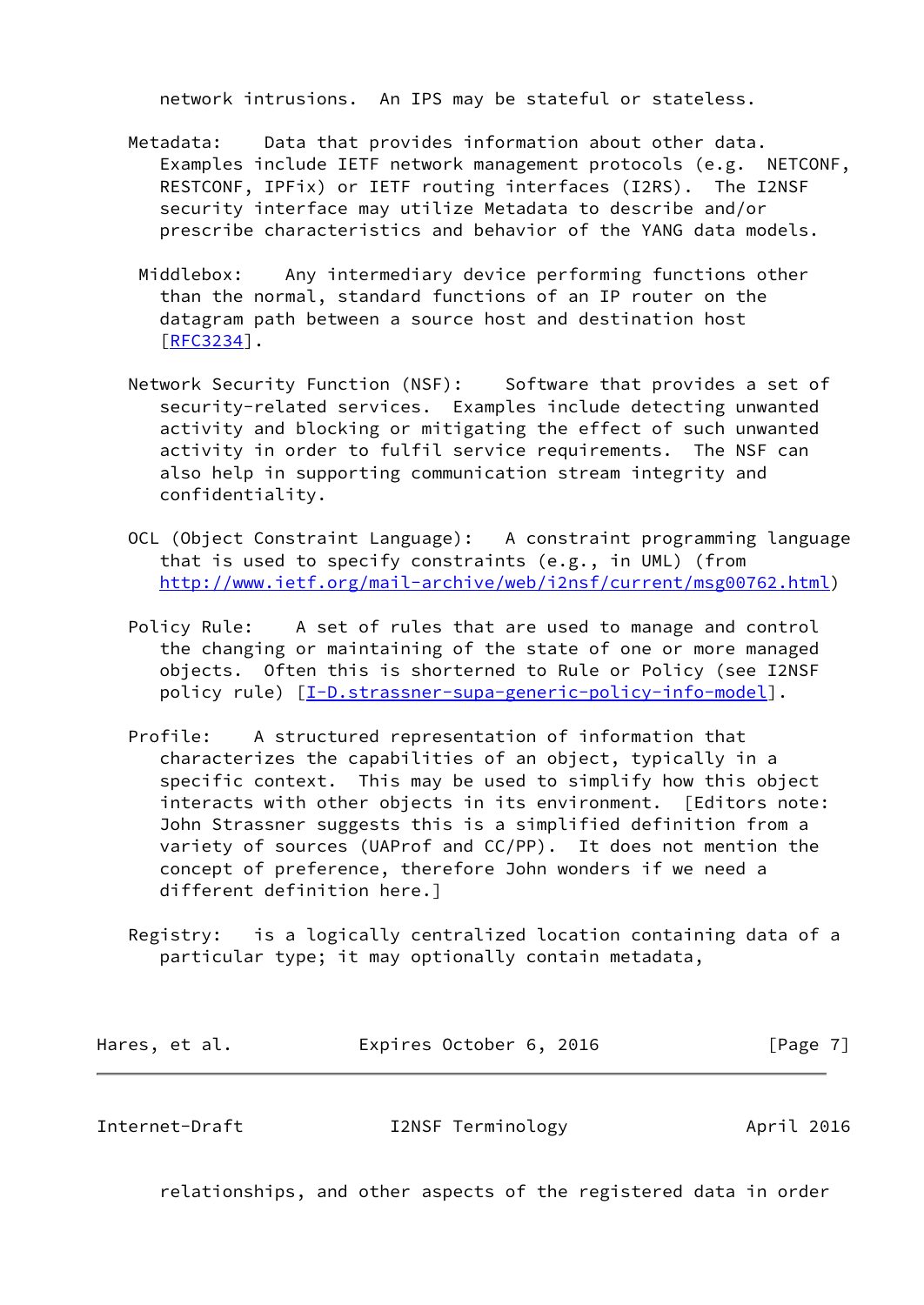to use those data effectively. An I2NSF registry is used to contain capability information that can be controlled by the controller.

- Registration Interface: An interface dedicated to requesting, receiving, editing, and deleting information in a Registry.
- Service Layer: Software that enables clients to manage security policies for their specific flows. This is also called the Client-Facing Interface.
- Service Provider Security Controller: TBD (Editorial: Place holder for a split between controller and security controller definitions.)
- Tenant: A group of users that share common access privileges to the same software. An I2NSF tenant may be physical or virtual, and may run on a variety of systems or servers.
- Vendor Facing Interface: This enables vendors to register their NSFs, along with the capabilities of their NSFs, with a logically centralized authority.
- Virtual NSF: An NSF that is deployed as a distributed virtual device.
- Virtual Network Function (VNF): A virtualized network component, such as a router, switch, security box, or AAA Servier.
- VNFM (VNF Manager): Manager of virtual network functions that creates, deletes, manages, and moves VNFs.
- VNFPool: A collection of interchangeable VNFs (i.e., each VNF has the same set of capabilities).
- Virtualization: Virtualization is a type of software that creates a non-physical version of an object. Examples include virtualized operating systems, storagte devices, and networking elements. [Editor's notes: Questions from John: Do we want or need to differentiate between different tyeps of virtualization? For example: full vs. partial vs. para-virtualization (all types of "hardware virtualization")? Do we need to introduce OS virtualization? What about application virtualization?]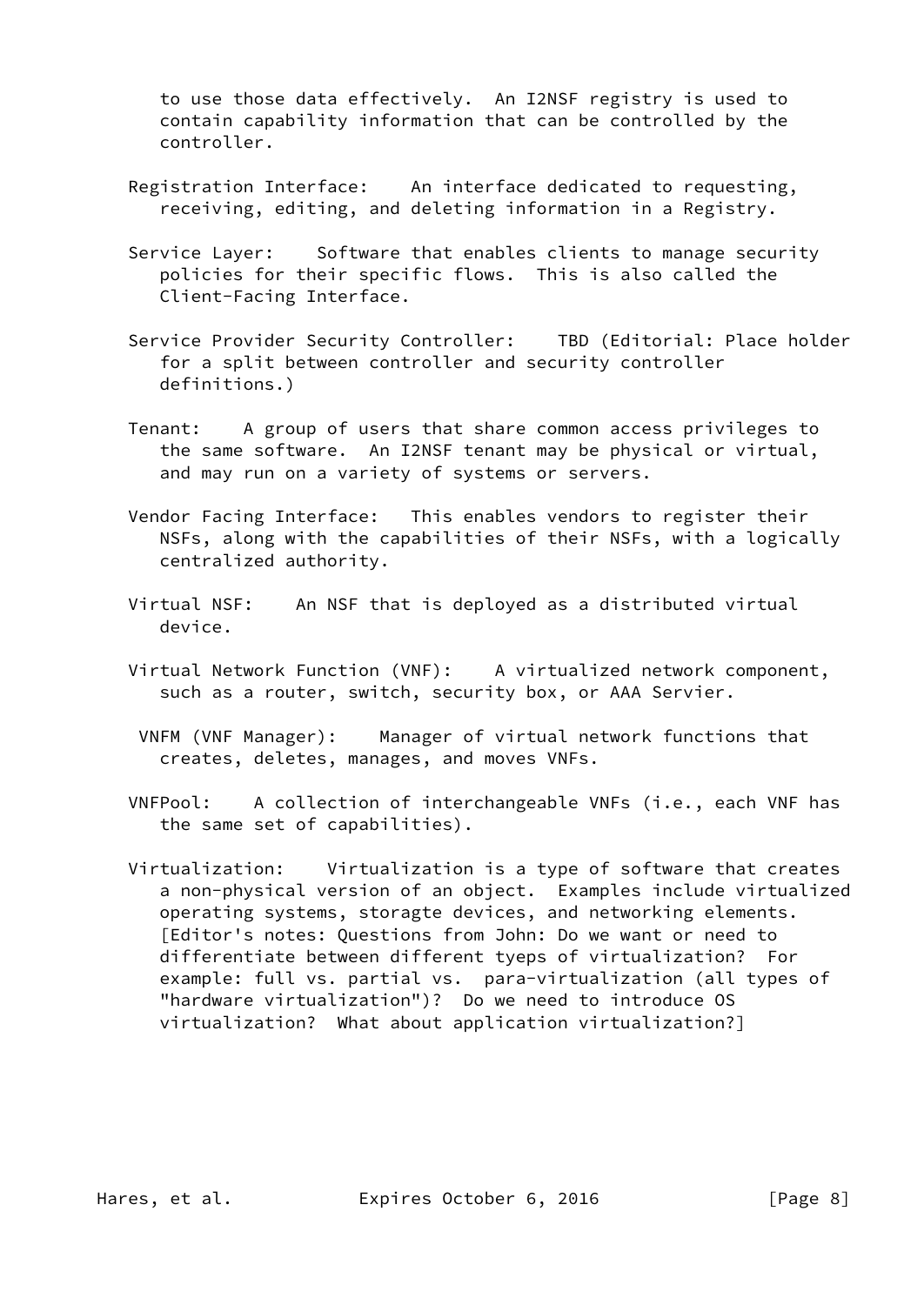<span id="page-9-2"></span>

Internet-Draft I2NSF Terminology April 2016

<span id="page-9-1"></span>[3](#page-9-1). IANA Considerations

No IANA considerations exist for this document.

<span id="page-9-0"></span>[4](#page-9-0). Security Considerations

This is a terminology document with no security considerations.

<span id="page-9-3"></span>[5](#page-9-3). References

<span id="page-9-4"></span>[5.1](#page-9-4). Normative References

 [RFC2119] Bradner, S., "Key words for use in RFCs to Indicate Requirement Levels", [BCP 14](https://datatracker.ietf.org/doc/pdf/bcp14), [RFC 2119](https://datatracker.ietf.org/doc/pdf/rfc2119), DOI 10.17487/RFC2119, March 1997, <<http://www.rfc-editor.org/info/rfc2119>>.

<span id="page-9-5"></span>[5.2](#page-9-5). Informative References

 [I-D.ietf-i2nsf-gap-analysis] Hares, S., Moskowitz, R., and D. Zhang, "Analysis of Existing work for I2NSF", [draft-ietf-i2nsf-gap-analysis-00](https://datatracker.ietf.org/doc/pdf/draft-ietf-i2nsf-gap-analysis-00) (work in progress), February 2016.

<span id="page-9-6"></span> [I-D.ietf-i2nsf-problem-and-use-cases] Hares, S., Dunbar, L., Lopez, D., Zarny, M., and C. Jacquenet, "I2NSF Problem Statement and Use cases", [draft](https://datatracker.ietf.org/doc/pdf/draft-ietf-i2nsf-problem-and-use-cases-00) [ietf-i2nsf-problem-and-use-cases-00](https://datatracker.ietf.org/doc/pdf/draft-ietf-i2nsf-problem-and-use-cases-00) (work in progress), February 2016.

[I-D.ietf-netmod-acl-model]

 Bogdanovic, D., Koushik, K., Huang, L., and D. Blair, "Network Access Control List (ACL) YANG Data Model", [draft-ietf-netmod-acl-model-06](https://datatracker.ietf.org/doc/pdf/draft-ietf-netmod-acl-model-06) (work in progress), December 2015.

<span id="page-9-8"></span>[I-D.ietf-opsawg-firewalls]

 Baker, F. and P. Hoffman, "On Firewalls in Internet Security", [draft-ietf-opsawg-firewalls-01](https://datatracker.ietf.org/doc/pdf/draft-ietf-opsawg-firewalls-01) (work in progress), October 2012.

<span id="page-9-7"></span>[I-D.strassner-supa-generic-policy-info-model]

 Strassner, J., Halpern, J., and J. Coleman, "Generic Policy Information Model for Simplified Use of Policy Abstractions (SUPA)", [draft-strassner-supa-generic-policy](https://datatracker.ietf.org/doc/pdf/draft-strassner-supa-generic-policy-info-model-04) [info-model-04](https://datatracker.ietf.org/doc/pdf/draft-strassner-supa-generic-policy-info-model-04) (work in progress), February 2016.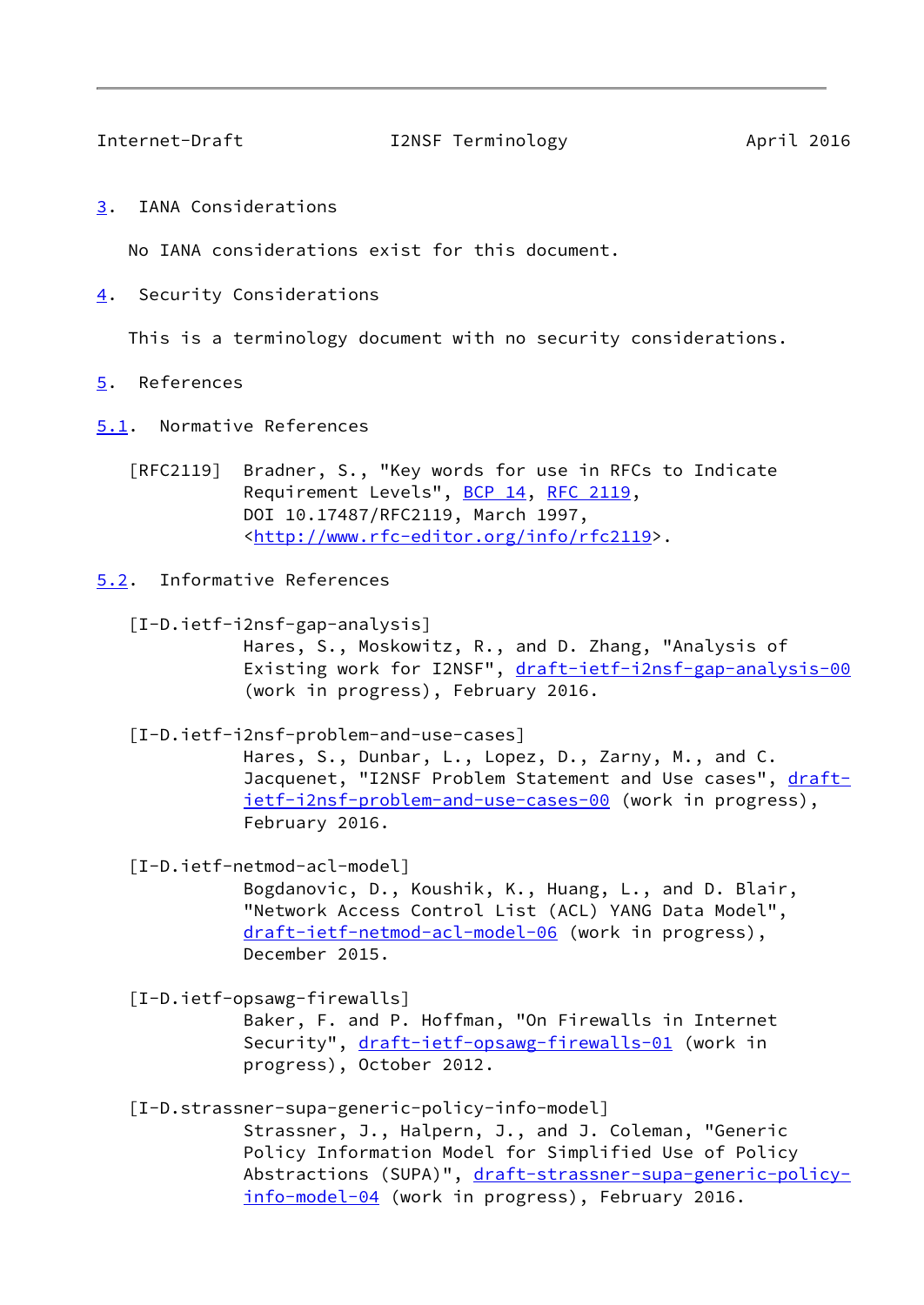<span id="page-10-0"></span>Internet-Draft I2NSF Terminology April 2016

- [RFC2975] Aboba, B., Arkko, J., and D. Harrington, "Introduction to Accounting Management", [RFC 2975,](https://datatracker.ietf.org/doc/pdf/rfc2975) DOI 10.17487/RFC2975, October 2000, [<http://www.rfc-editor.org/info/rfc2975](http://www.rfc-editor.org/info/rfc2975)>.
- [RFC3198] Westerinen, A., Schnizlein, J., Strassner, J., Scherling, M., Quinn, B., Herzog, S., Huynh, A., Carlson, M., Perry, J., and S. Waldbusser, "Terminology for Policy-Based Management", [RFC 3198](https://datatracker.ietf.org/doc/pdf/rfc3198), DOI 10.17487/RFC3198, November 2001, [<http://www.rfc-editor.org/info/rfc3198](http://www.rfc-editor.org/info/rfc3198)>.
- [RFC3234] Carpenter, B. and S. Brim, "Middleboxes: Taxonomy and Issues", [RFC 3234,](https://datatracker.ietf.org/doc/pdf/rfc3234) DOI 10.17487/RFC3234, February 2002, <<http://www.rfc-editor.org/info/rfc3234>>.
- [RFC3539] Aboba, B. and J. Wood, "Authentication, Authorization and Accounting (AAA) Transport Profile", [RFC 3539](https://datatracker.ietf.org/doc/pdf/rfc3539), DOI 10.17487/RFC3539, June 2003, <<http://www.rfc-editor.org/info/rfc3539>>.
- [RFC4949] Shirey, R., "Internet Security Glossary, Version 2", FYI 36, [RFC 4949,](https://datatracker.ietf.org/doc/pdf/rfc4949) DOI 10.17487/RFC4949, August 2007, <<http://www.rfc-editor.org/info/rfc4949>>.
- [RFC7277] Bjorklund, M., "A YANG Data Model for IP Management", [RFC 7277,](https://datatracker.ietf.org/doc/pdf/rfc7277) DOI 10.17487/RFC7277, June 2014, <<http://www.rfc-editor.org/info/rfc7277>>.

Authors' Addresses

 Susan Hares Huawei 7453 Hickory Hill Saline, MI 48176 USA Phone: +1-734-604-0332 Email: shares@ndzh.com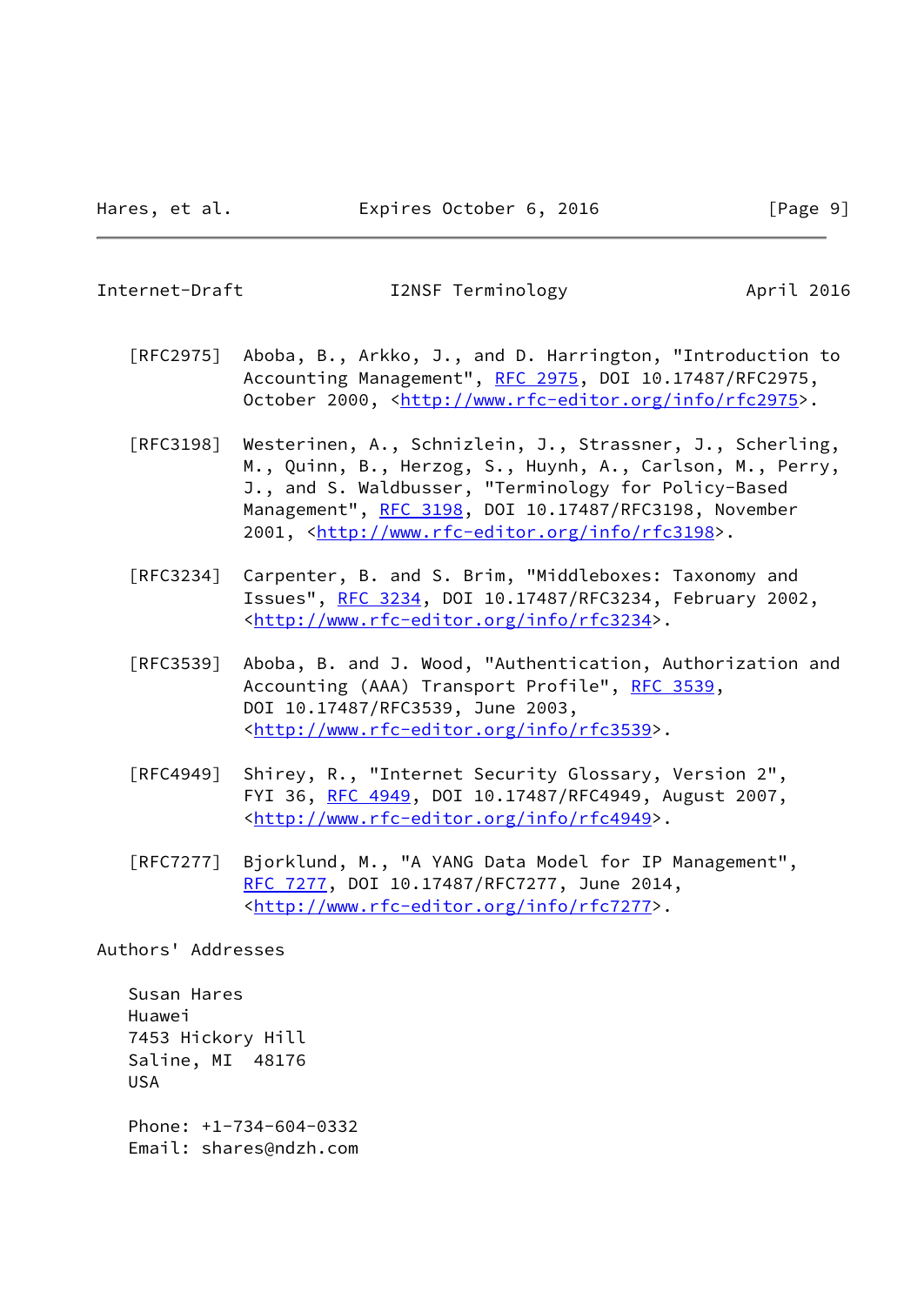John Strassner Huawei Santa Clara, CA USA

Email: John.Strassner@huawei.com

Hares, et al. **Expires October 6, 2016** [Page 10]

Internet-Draft **I2NSF** Terminology **April 2016** 

 Diego R. Lopex Telefonica I+D Don Ramon de la Cruz, 82 Madrid 28006 Spain

Email: diego.r.lopez@telefonica.com

 Liang Xia (Frank) Huawei 101 Software Avenue, Yuhuatai District Nanjing , Jiangsu 210012 China

Email: Frank.Xialiang@huawei.com